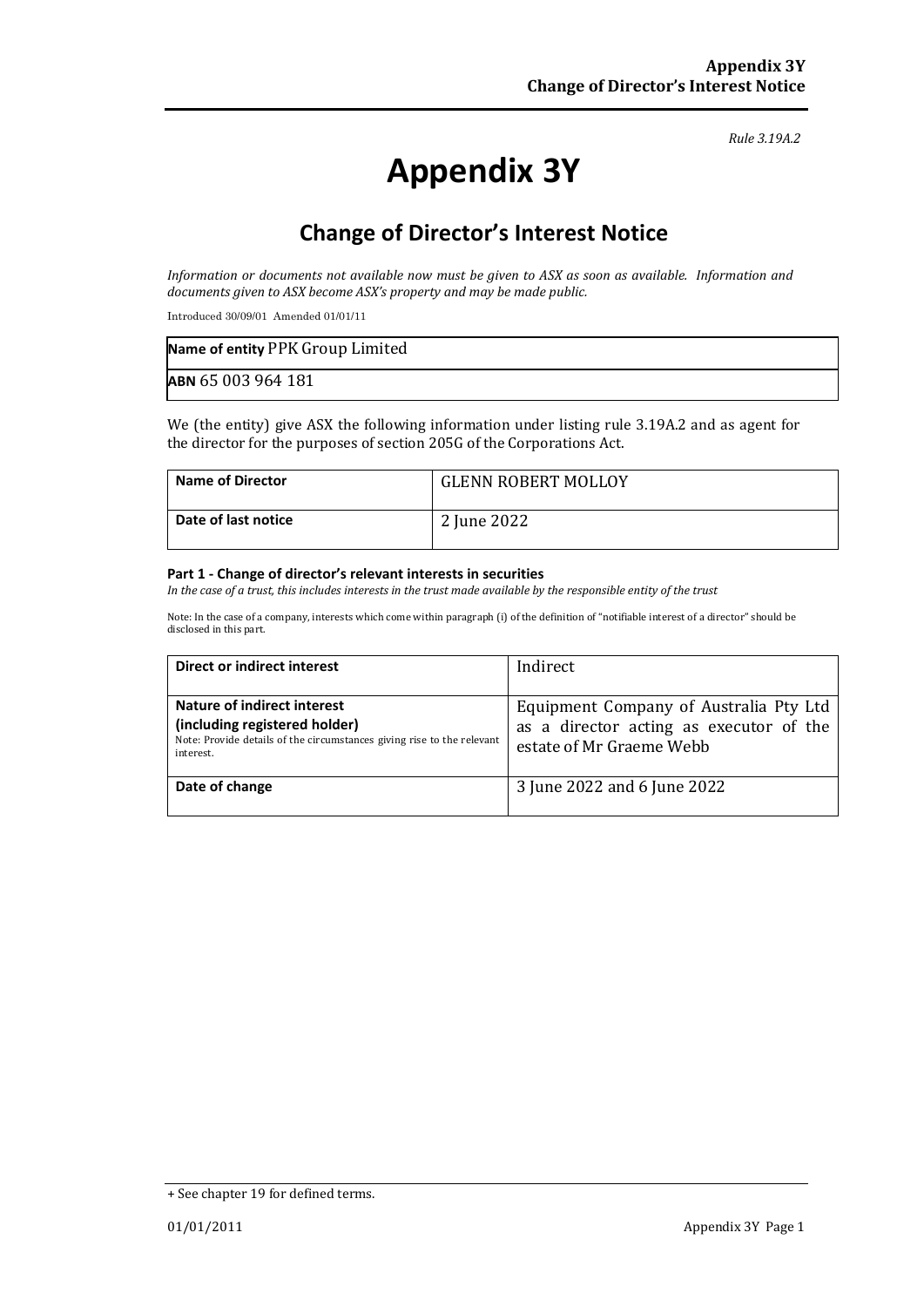| No. of securities held prior to change | Wavet Fund No 2 Pty Limited: 14,011,998<br>shares in the Company                                                                                          |
|----------------------------------------|-----------------------------------------------------------------------------------------------------------------------------------------------------------|
|                                        | Wavet Fund No 2 Pty Limited: 5,789,014<br>shares in Li-S Energy Limited                                                                                   |
|                                        | Wavet Fund No 2 Pty Ltd atf Wavet Super<br>Fund No 2: 225,000 shares in Li-S Energy<br>Limited                                                            |
|                                        | Wavet Fund No 2 Pty Limited: 1,000,000<br>shares in White Graphene Limited                                                                                |
|                                        | Brian Charman + Glenn Molloy + Fiona<br>Toltz as (non bare) joint trustees of the<br>Fiona Testamentary trust: 150,000 shares<br>in the Company           |
|                                        | Brian Charman + Glenn Molloy + Fiona<br>Toltz as (non bare) joint trustees of the<br>Fiona Testamentary trust: 57,690 shares<br>in Li-S Energy Limited    |
|                                        | Molloy Family Foundation Pty Ltd in<br>which Mr Molloy is the sole director:<br>51,123 shares in the Company                                              |
|                                        | Molloy Family Foundation Pty Ltd in<br>which Mr Molloy is the sole director:<br>19,661 shares in Li-S Energy Limited                                      |
|                                        | Samtyl Investments Pty Ltd as trustee of<br>the Molloy Property trust. Mr Molloy is a<br>potential beneficiary: 400,000 shares in Li-<br>S Energy Limited |
|                                        | Equipment Company of Australia Pty Ltd<br>as a director acting as executor of the<br>estate of Mr Graeme Webb: 6,874,866<br>shares in the Company         |
|                                        | Equipment Company of Australia Pty Ltd<br>as a director acting as executor of the<br>estate of Mr Graeme Webb: 3,759,413<br>shares in Li-S Energy Limited |
|                                        | Glenn Robert Molloy and Tyla Marie<br>Molloy as trustees for BR Humphreys:<br>75,000 shares in Li-S Energy Limited                                        |

<sup>+</sup> See chapter 19 for defined terms.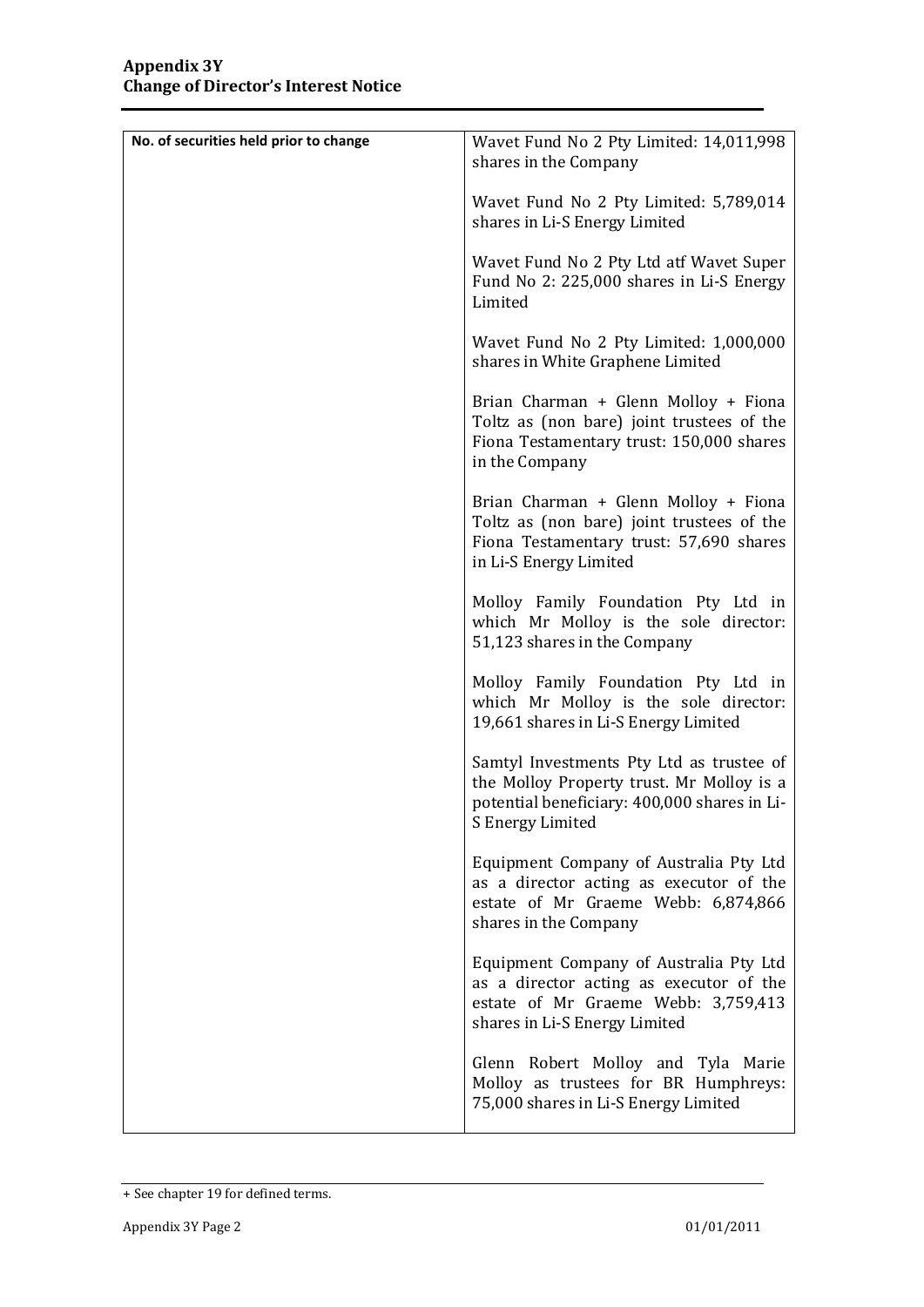| <b>Class</b>                                                                                    | Ordinary shares in the Company              |
|-------------------------------------------------------------------------------------------------|---------------------------------------------|
|                                                                                                 |                                             |
|                                                                                                 | Ordinary shares in a related listed         |
|                                                                                                 | company, Li-S Energy Limited                |
|                                                                                                 |                                             |
|                                                                                                 | Ordinary shares in a related unlisted       |
|                                                                                                 | public company, White Graphene Limited      |
| <b>Number acquired</b>                                                                          | 50,000 ordinary shares in the Company on    |
|                                                                                                 | 3 June 2022                                 |
|                                                                                                 |                                             |
|                                                                                                 | 50,000 ordinary shares in the Company on    |
|                                                                                                 | 6 June 2022                                 |
| <b>Number disposed</b>                                                                          | Nil                                         |
|                                                                                                 |                                             |
| <b>Value/Consideration</b><br>Note: If consideration is non-cash, provide details and estimated | \$127,500 (in relation to the 50,000 shares |
| valuation                                                                                       | purchased on 3 June 2022)                   |
|                                                                                                 |                                             |
|                                                                                                 | \$125,000 (in relation to the 50,000 shares |
|                                                                                                 | purchased on 6 June 2022)                   |

<sup>+</sup> See chapter 19 for defined terms.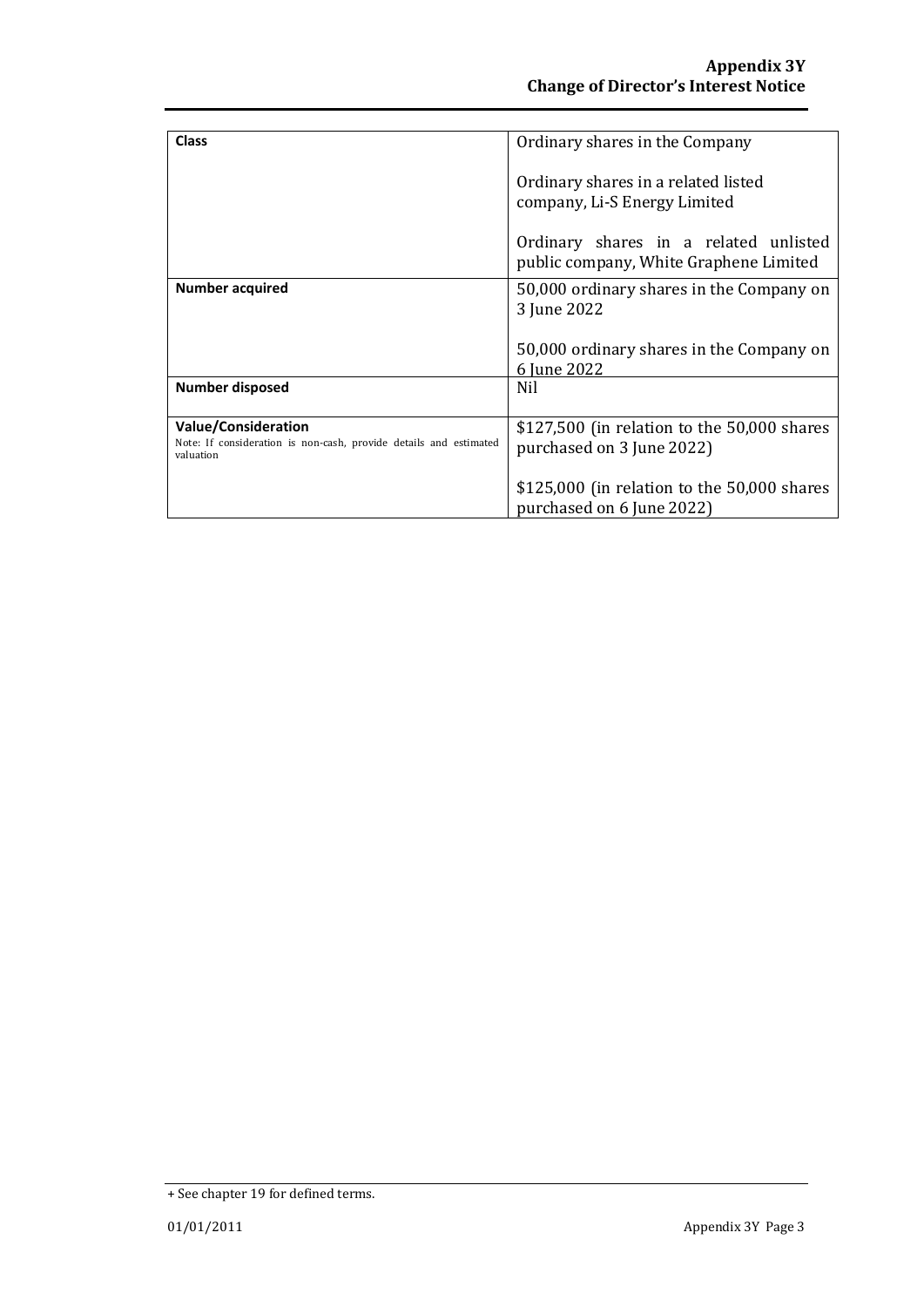| No. of securities held after change | Wavet Fund No 2 Pty Limited: 14,011,998<br>shares in the Company                                                                                          |
|-------------------------------------|-----------------------------------------------------------------------------------------------------------------------------------------------------------|
|                                     | Wavet Fund No 2 Pty Limited: 5,789,014<br>shares in Li-S Energy Limited                                                                                   |
|                                     | Wavet Fund No 2 Pty Ltd atf Wavet Super<br>Fund No 2: 225,000 shares in Li-S Energy<br>Limited                                                            |
|                                     | Wavet Fund No 2 Pty Limited: 1,000,000<br>shares in White Graphene Limited                                                                                |
|                                     | Brian Charman + Glenn Molloy + Fiona<br>Toltz as (non bare) joint trustees of the<br>Fiona Testamentary trust: 150,000 shares<br>in the Company           |
|                                     | Brian Charman + Glenn Molloy + Fiona<br>Toltz as (non bare) joint trustees of the<br>Fiona Testamentary trust: 57,690 shares<br>in Li-S Energy Limited    |
|                                     | Molloy Family Foundation Pty Ltd in<br>which Mr Molloy is the sole director:<br>51,123 shares in the Company                                              |
|                                     | Molloy Family Foundation Pty Ltd in<br>which Mr Molloy is the sole director:<br>19,661 shares in Li-S Energy Limited                                      |
|                                     | Samtyl Investments Pty Ltd as trustee of<br>the Molloy Property trust. Mr Molloy is a<br>potential beneficiary: 400,000 shares in Li-<br>S Energy Limited |
|                                     | Equipment Company of Australia Pty Ltd<br>as a director acting as executor of the<br>estate of Mr Graeme Webb: 6,974,866<br>shares in the Company         |
|                                     | Equipment Company of Australia Pty Ltd<br>as a director acting as executor of the<br>estate of Mr Graeme Webb: 3,759,413<br>shares in Li-S Energy Limited |
|                                     | Glenn Robert Molloy and Tyla Marie<br>Molloy as trustees for BR Humphreys:<br>75,000 shares in Li-S Energy Limited                                        |

<sup>+</sup> See chapter 19 for defined terms.